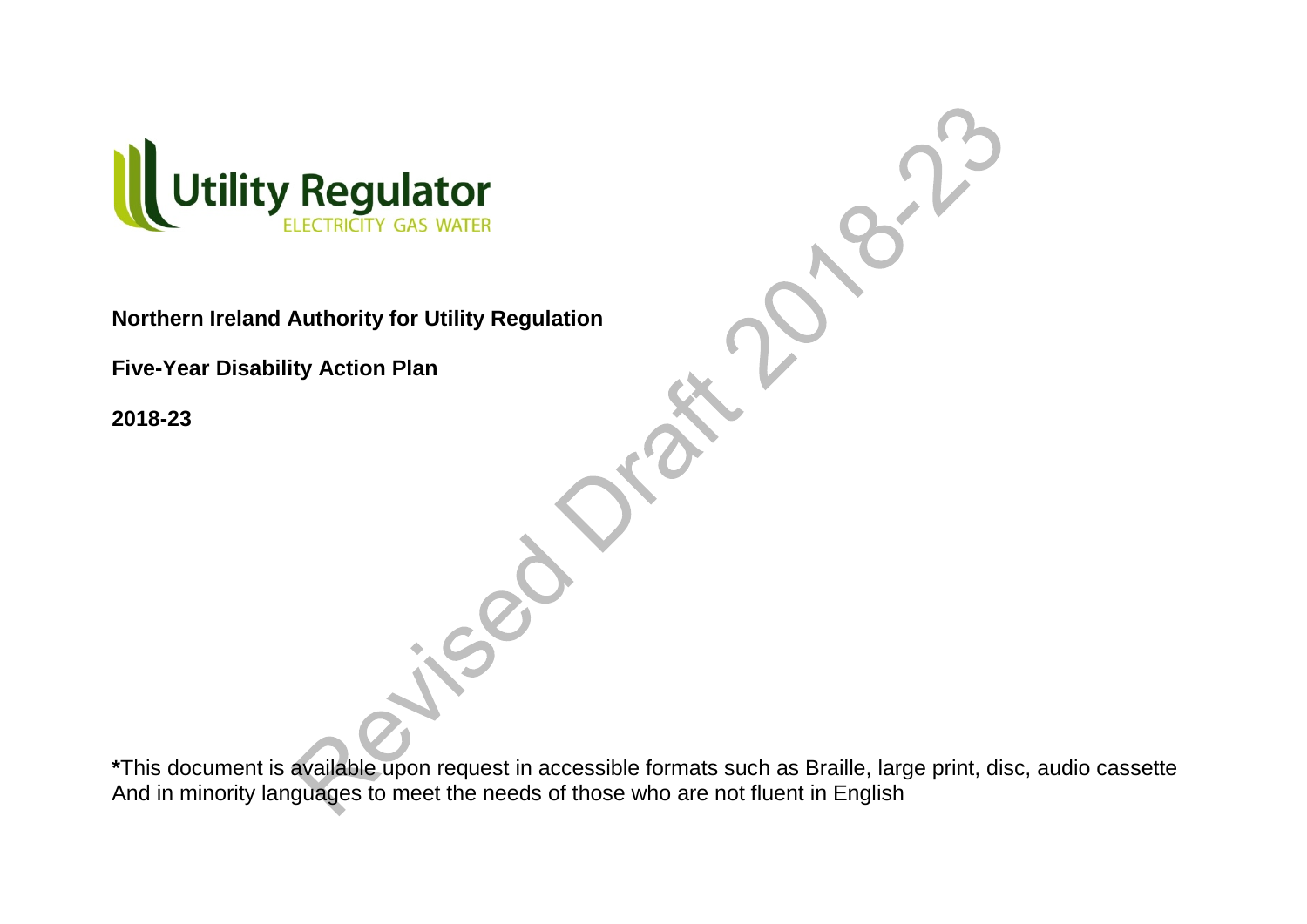| 1.1 | <b>Introduction</b><br>Under Section 49A of the Disability Discrimination Act 1995 (DDA1995) (as amended by Article 5 of the<br>Disability Discrimination (Northern Ireland) Order 2006), the Utility Regulator is required, when carrying<br>out its functions, to have due regard to the need to:<br>• promote positive attitudes towards disabled people; and<br>• encourage participation by disabled people in public life ('the disability duties').<br>Under Section 49B of the DDA 1995, the Utility Regulator is also required to submit to the Equality<br>Commission a Disability Action Plan showing how it proposes to fulfil these duties in relation to its<br>functions.                                                                                   |
|-----|----------------------------------------------------------------------------------------------------------------------------------------------------------------------------------------------------------------------------------------------------------------------------------------------------------------------------------------------------------------------------------------------------------------------------------------------------------------------------------------------------------------------------------------------------------------------------------------------------------------------------------------------------------------------------------------------------------------------------------------------------------------------------|
| 1.2 | As the Chief Executive and Board, we are committed to implementing effectively the disability duties and<br>this disability action plan. We will allocate all necessary resources (in terms of people, time and money) in<br>order to implement effectively this plan and build appropriate objectives and targets relating to the<br>disability duties into corporate and annual operating plans.<br>We will also put internal arrangements in place to ensure that the disability duties are complied with and<br>this disability action plan effectively implemented. We will ensure the effective communication of the plan<br>to staff and to providing all necessary training and guidance for staff on the disability duties and the<br>implementation of the plan. |
|     | The Utility Regulator is committed to consulting with people with disabilities in the implementation and<br>any subsequent review of this plan. Responsibility for implementing, reviewing and evaluating this<br>disability action plan will lie with:<br>Name:<br>Jenny Pyper<br><b>Chief Executive</b><br>Title:<br>Address: Northern Ireland Authority for Utility Regulation                                                                                                                                                                                                                                                                                                                                                                                          |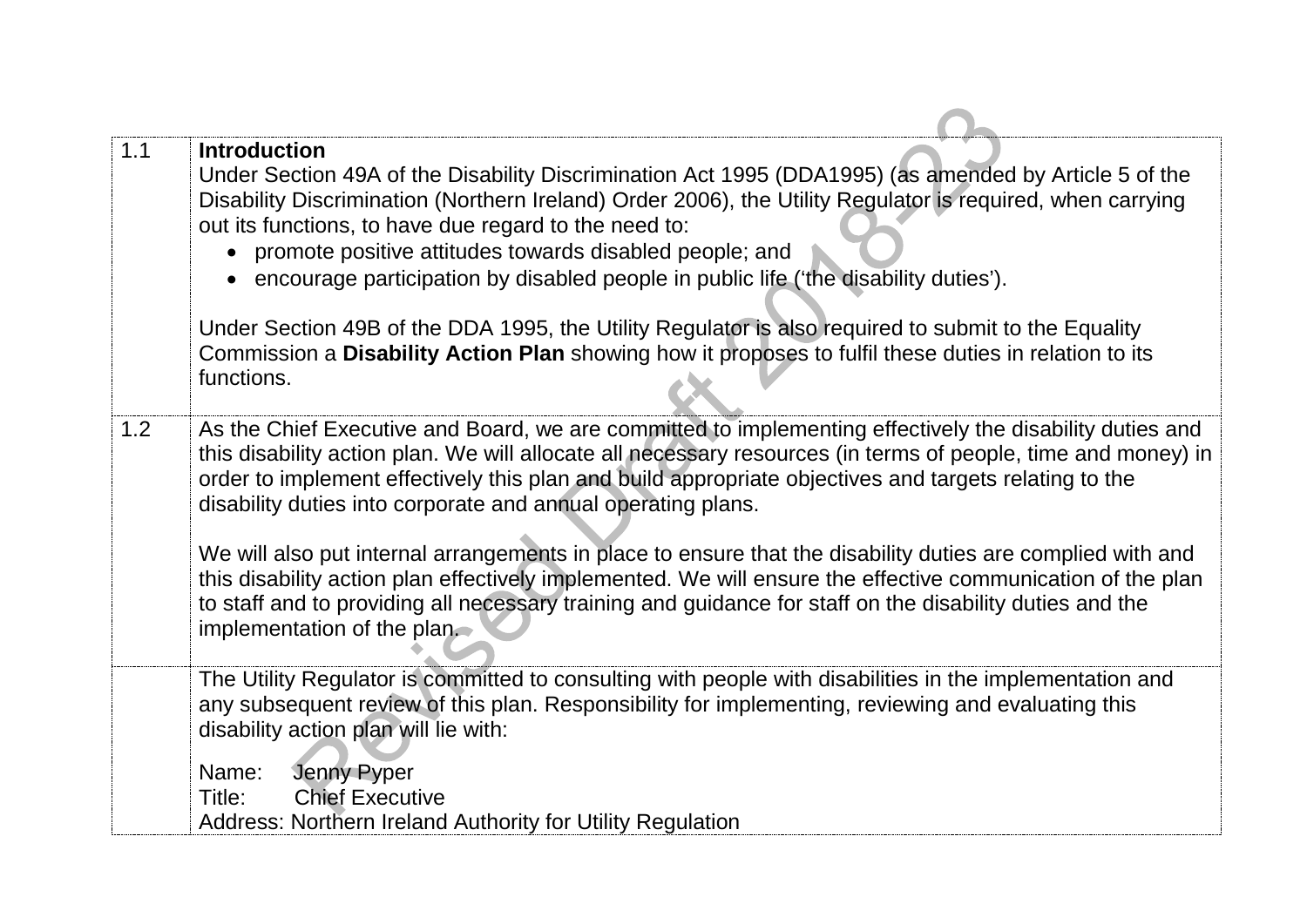|     | <b>Queens House</b><br>14 Queen Street                     |                                                                                                                                                                                                                                                                                                                                                                                                                                      |
|-----|------------------------------------------------------------|--------------------------------------------------------------------------------------------------------------------------------------------------------------------------------------------------------------------------------------------------------------------------------------------------------------------------------------------------------------------------------------------------------------------------------------|
|     | <b>Belfast</b>                                             |                                                                                                                                                                                                                                                                                                                                                                                                                                      |
|     | BT1 6ED                                                    |                                                                                                                                                                                                                                                                                                                                                                                                                                      |
|     | Telephone number: 028 9031 1575                            |                                                                                                                                                                                                                                                                                                                                                                                                                                      |
|     | Email:                                                     | jenny.pyper@uregni.gov.uk                                                                                                                                                                                                                                                                                                                                                                                                            |
|     |                                                            | If you require this plan in an alternative format (such as in large print, in Braille, on audio cassette, easy                                                                                                                                                                                                                                                                                                                       |
|     | requirements.                                              | read or on computer disc) and/or language, please contact the above person to discuss your                                                                                                                                                                                                                                                                                                                                           |
| 1.3 |                                                            | We confirm our commitment to submitting an annual progress report on the implementation of this plan to<br>the Equality Commission and carrying out a five year review of this plan, or plans submitted to the<br>Equality Commission over the five year review period.                                                                                                                                                              |
|     |                                                            | A copy of this plan, our annual progress to the Equality Commission and our five year review of this plan<br>will be made available on our website www.uregni.gov.uk                                                                                                                                                                                                                                                                 |
| 1.4 | <b>Functions</b><br><b>Statutory Duties and Background</b> |                                                                                                                                                                                                                                                                                                                                                                                                                                      |
|     | Ireland's water and sewerage industries.                   | The Northern Ireland Authority for Utility Regulation ("Utility Regulator") was first established in 1992,<br>(known at that time as Offer NI) following privatisation of the Northern Ireland electricity industry. With<br>the development of the natural gas industry, the Utility Regulator's role was extended in 1996 to cover<br>gas. From April 2007 we also became the economic and customer service regulator for Northern |
|     |                                                            |                                                                                                                                                                                                                                                                                                                                                                                                                                      |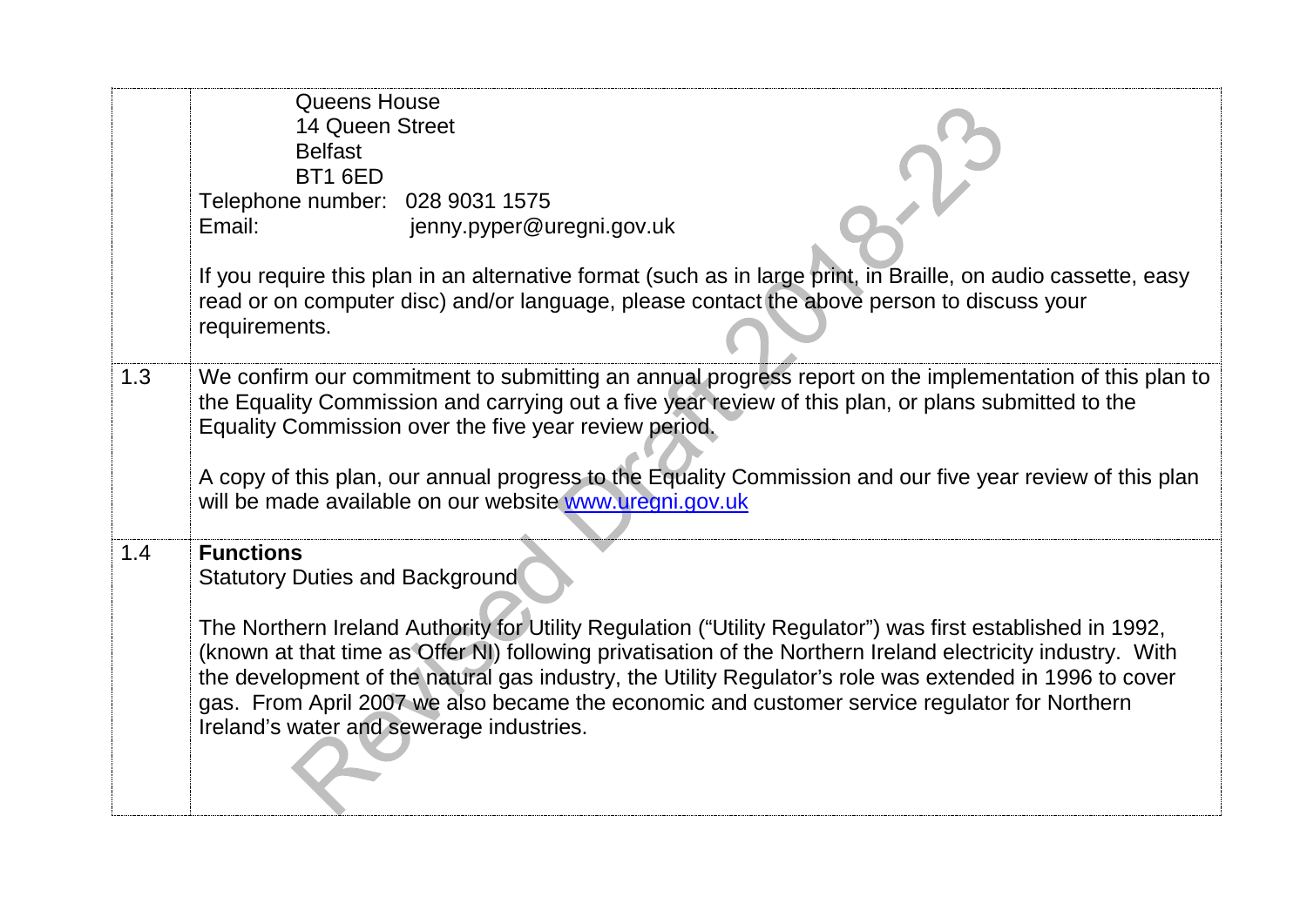The Utility Regulator is a non-ministerial government department. It is not a policy-making department, however its role is to ensure that the utility industries in Northern Ireland are regulated and developed within the strategic policy parameters by Ministers. The Utility Regulator needs to maintain close contact and positive collaboration with a number of companies acting in the energy and water sectors. Equally we need such collaborations with governmental organisations, including those involved in the management of the environment and in the development of Northern Ireland's social and customer-facing policy and structures.

Principal Activities

The Utility Regulator exercises its broad range of functions in line with statutory duties set out in the Energy (Northern Ireland) Order 2003 as amended by Article 3 of the Water and Sewerage Services (Northern Ireland) Order 2006. Briefly, the Utility Regulator has a number of principal statutory objectives:

*Water & Sewerage Sector:*

- To protect the interests of consumers in relation to the supply of water by water undertakers and the provision of sewerage services by sewerage undertakers, wherever appropriate by facilitating effective competition between persons engaged in, or in commercial activities connected with, the supply of water and the provision of sewerage services;
- To secure that the functions of a water undertaker and of a sewerage undertaker are properly carried out as respects every area of Northern Ireland; and
- To secure that companies holding appointments as relevant undertakers are able (in particular, by securing reasonable returns on their capital) to finance the proper carrying out of the functions of such undertakers.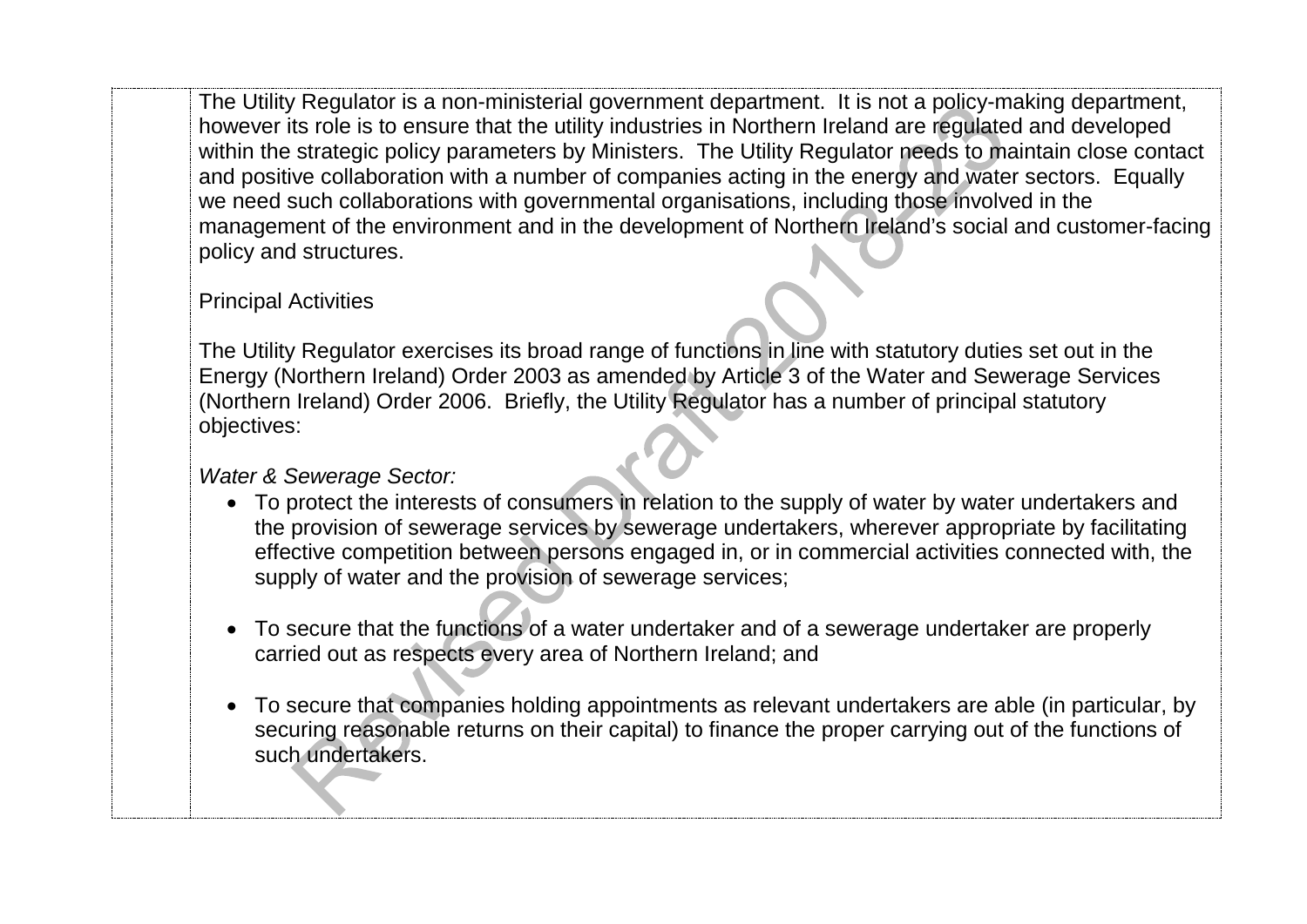|     | <b>Electricity Industry:</b><br>To protect the interests of consumers of electricity supplied by authorised suppliers, wherever appropriate<br>by promoting effective competition between persons engaged in, or in commercial activities connected<br>with, the generation, transmission or supply of electricity.<br>Gas Industry:<br>To promote the development and maintenance of an efficient, economic and co-ordinated gas industry in |
|-----|-----------------------------------------------------------------------------------------------------------------------------------------------------------------------------------------------------------------------------------------------------------------------------------------------------------------------------------------------------------------------------------------------------------------------------------------------|
|     | Northern Ireland.<br>The Utility Regulator sets out in its Corporate Strategy and Annual Forward Work Programme its policy<br>aims and objectives, and uses these statements/plans to further publicize the manner in which it intends<br>to carry out its functions.                                                                                                                                                                         |
| 1.5 | <b>Public Life Positions</b><br>We are governed by a Board ("the Authority"), made up of a Chairman, five non-executive members and<br>the Chief Executive. The Board is responsible for the overall strategic direction of the organisation and<br>ensuring that it meets its legal obligations.                                                                                                                                             |
|     | The Department of Finance (DoF) re-appointed Dr Bill Emery as Chairman of the Authority with effect<br>from 1 July 2018 for a further five year term.                                                                                                                                                                                                                                                                                         |
|     | The Utility Regulator appointed Jenny Pyper as its Chief Executive and she took up post on 1 November<br>2013.                                                                                                                                                                                                                                                                                                                                |
|     | The non-executive members of the Board who commenced appointment for a period of three years<br>effective from 1 January 2011 and re-appointed for a term of five years effective 1 January 2014 (as<br>confirmed by DoF) are William Cargo and Richard Rodgers. Additional appointments of Teresa Perchard                                                                                                                                   |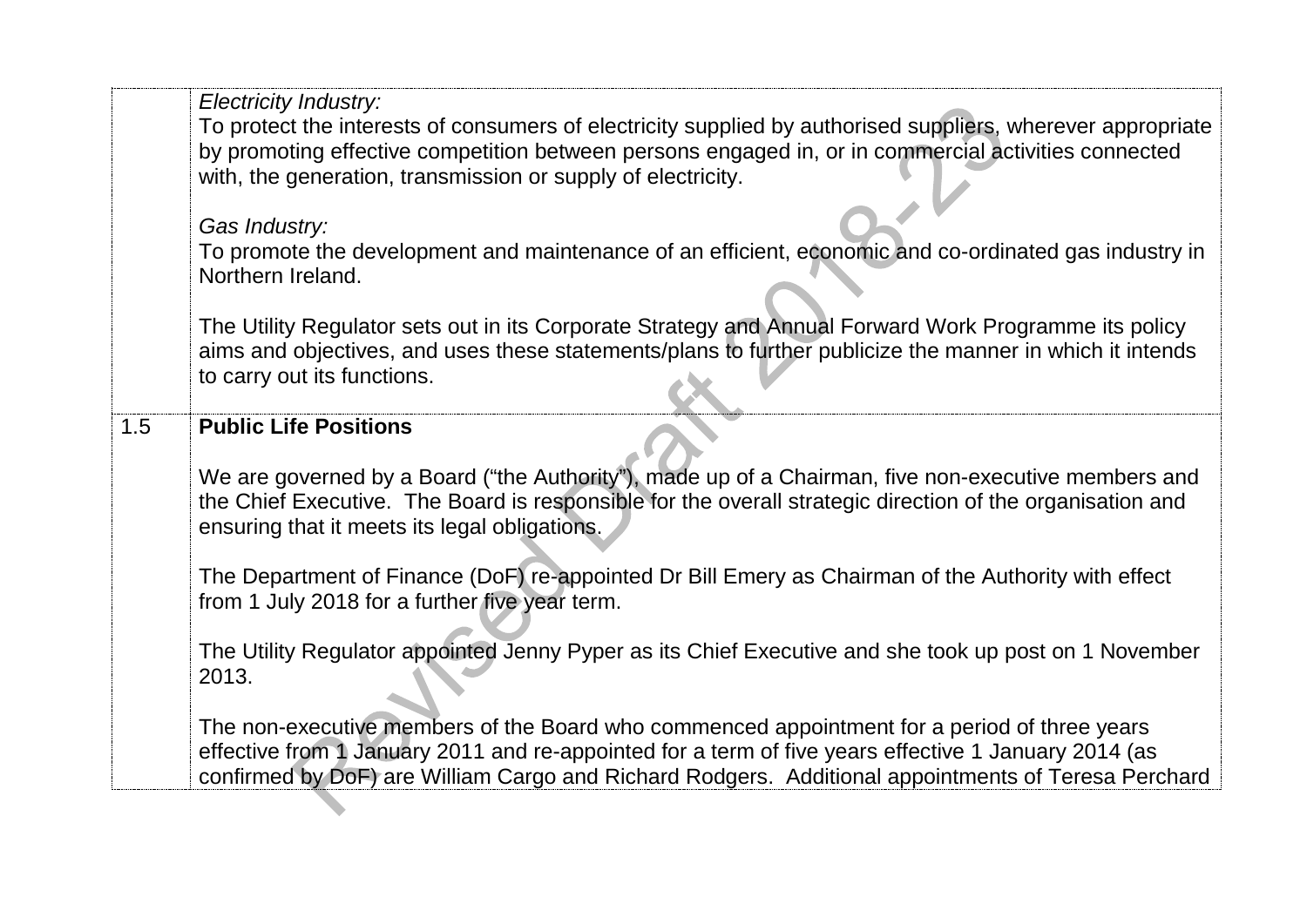| <b>Previous Measures</b><br>2.<br>Outlined below are the key measures, which the Utility Regulator has already taken to promote positive<br>attitudes towards people with disabilities and encourage the participation of such people in public life.<br>Promoting the services of the Utility Regulator and consulting with groups representing those with<br>disabilities (voluntary & community sector groups), other public authorities and mainstream political<br>parties<br>Consulting with groups representing those with disabilities on how the Utility Regulator consults and<br>engages with them and how improvements can be made<br>Publishing accessible consultation documents<br>Ensuring access requirements are made available for members of the public with disabilities to take<br>part in public consultation<br>Fully complying with the requirements of the Disability Discrimination Act and associated Codes of<br>Practice<br>Ensuring services and premises are fully accessible | for a period of 5 years, effective from 1 September 2013, and Jonathan Carlton and Alex Wiseman for a |
|---------------------------------------------------------------------------------------------------------------------------------------------------------------------------------------------------------------------------------------------------------------------------------------------------------------------------------------------------------------------------------------------------------------------------------------------------------------------------------------------------------------------------------------------------------------------------------------------------------------------------------------------------------------------------------------------------------------------------------------------------------------------------------------------------------------------------------------------------------------------------------------------------------------------------------------------------------------------------------------------------------------|-------------------------------------------------------------------------------------------------------|
|                                                                                                                                                                                                                                                                                                                                                                                                                                                                                                                                                                                                                                                                                                                                                                                                                                                                                                                                                                                                               |                                                                                                       |
|                                                                                                                                                                                                                                                                                                                                                                                                                                                                                                                                                                                                                                                                                                                                                                                                                                                                                                                                                                                                               |                                                                                                       |
|                                                                                                                                                                                                                                                                                                                                                                                                                                                                                                                                                                                                                                                                                                                                                                                                                                                                                                                                                                                                               |                                                                                                       |
|                                                                                                                                                                                                                                                                                                                                                                                                                                                                                                                                                                                                                                                                                                                                                                                                                                                                                                                                                                                                               |                                                                                                       |
|                                                                                                                                                                                                                                                                                                                                                                                                                                                                                                                                                                                                                                                                                                                                                                                                                                                                                                                                                                                                               |                                                                                                       |
|                                                                                                                                                                                                                                                                                                                                                                                                                                                                                                                                                                                                                                                                                                                                                                                                                                                                                                                                                                                                               |                                                                                                       |
|                                                                                                                                                                                                                                                                                                                                                                                                                                                                                                                                                                                                                                                                                                                                                                                                                                                                                                                                                                                                               |                                                                                                       |
| Providing alternative formats for publications on request                                                                                                                                                                                                                                                                                                                                                                                                                                                                                                                                                                                                                                                                                                                                                                                                                                                                                                                                                     |                                                                                                       |
| Offering employment opportunities based on experience, rather than minimum academic<br>qualifications                                                                                                                                                                                                                                                                                                                                                                                                                                                                                                                                                                                                                                                                                                                                                                                                                                                                                                         |                                                                                                       |
| Advertising positions widely (including organisational website) and including a welcome/positive<br>action statement                                                                                                                                                                                                                                                                                                                                                                                                                                                                                                                                                                                                                                                                                                                                                                                                                                                                                          |                                                                                                       |
| Supporting a two-year employment support placement for a disabled individual.                                                                                                                                                                                                                                                                                                                                                                                                                                                                                                                                                                                                                                                                                                                                                                                                                                                                                                                                 |                                                                                                       |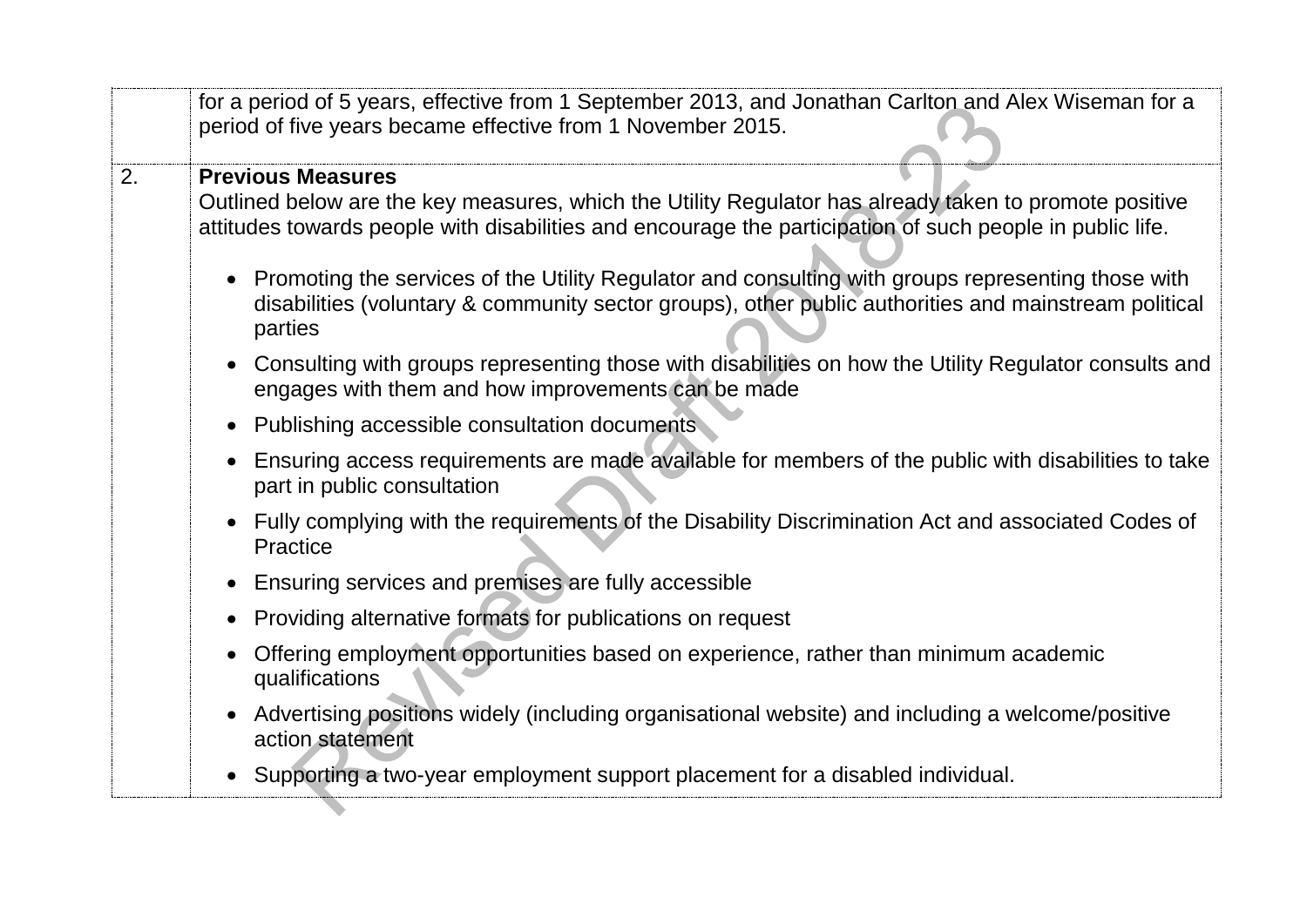|                                                                                                                                                               | Promoting disability awareness through a formal training programme attended by all staff and<br><b>Board members</b>                                                                                                 |                  |                                      |  |
|---------------------------------------------------------------------------------------------------------------------------------------------------------------|----------------------------------------------------------------------------------------------------------------------------------------------------------------------------------------------------------------------|------------------|--------------------------------------|--|
| Providing awareness training for staff members participating in recruitment & selection processes                                                             |                                                                                                                                                                                                                      |                  |                                      |  |
| Discussing issues relating to Section 75 and disability discrimination with recognised trade union<br>through joint negotiation and consultation arrangements |                                                                                                                                                                                                                      |                  |                                      |  |
| Designating harassment advisors as part of discipline and grievance policies                                                                                  |                                                                                                                                                                                                                      |                  |                                      |  |
| Designing a corporate style guide in respect of fonts etc for all corporate publications and letters<br>which was issued to all staff                         |                                                                                                                                                                                                                      |                  |                                      |  |
| Installing emergency evacuation chairs and training staff in their use                                                                                        |                                                                                                                                                                                                                      |                  |                                      |  |
|                                                                                                                                                               | Providing deaf awareness guidance to all staff and to new staff on induction.                                                                                                                                        |                  |                                      |  |
|                                                                                                                                                               |                                                                                                                                                                                                                      |                  |                                      |  |
| 3.                                                                                                                                                            | <b>Action Measures</b><br>Outlined below are the measures which the Utility Regulator proposes to take over the period (2018-23)<br>of this disability action plan, together with performance indicators or targets. |                  |                                      |  |
|                                                                                                                                                               |                                                                                                                                                                                                                      |                  |                                      |  |
| <b>Measures</b>                                                                                                                                               |                                                                                                                                                                                                                      | <b>Timescale</b> | <b>Performance Indicators/target</b> |  |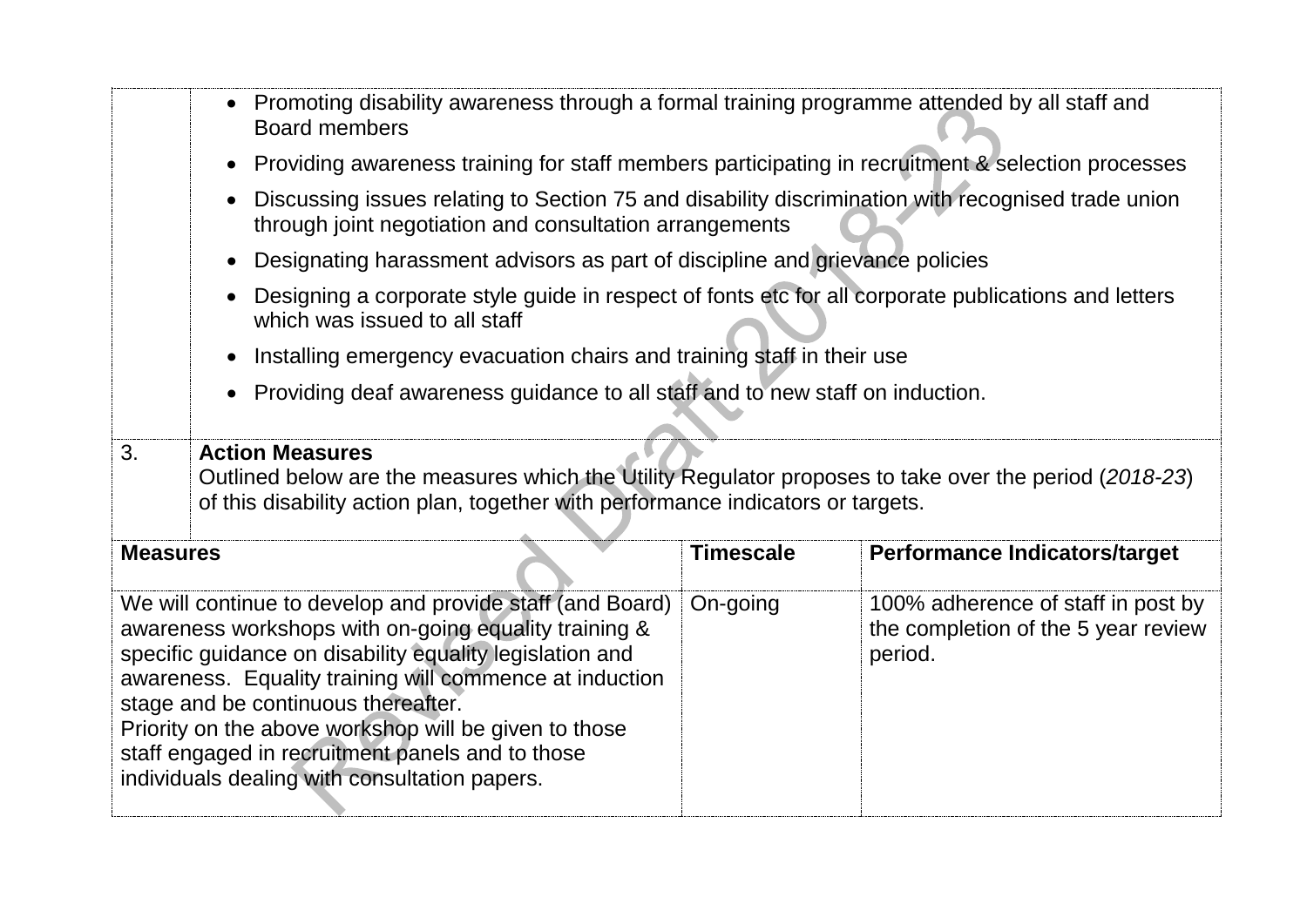| We will provide equality screening training for key staff.                                                                                                                                                                                 | Training was<br>provided to key<br>staff in 2014/15<br>and HR staff<br>have attended<br>refresher<br>training on an<br>ongoing basis.<br>Key staff will<br>attend refresher<br>training in<br>2018/19. | Achieved - key staff are adequately<br>trained and competent in the<br>screening process outlined in the<br>Utility Regulator's Equality Scheme<br>(s75). |
|--------------------------------------------------------------------------------------------------------------------------------------------------------------------------------------------------------------------------------------------|--------------------------------------------------------------------------------------------------------------------------------------------------------------------------------------------------------|-----------------------------------------------------------------------------------------------------------------------------------------------------------|
| We will work with NIPSA to maintain training of at least                                                                                                                                                                                   | On-going                                                                                                                                                                                               | Staff aware of independent                                                                                                                                |
| one Harassment Officer.                                                                                                                                                                                                                    |                                                                                                                                                                                                        | Harassment Officer available of<br>they feel they are needed.                                                                                             |
| We will train all existing and new staff on the Utility<br>Regulator's revised Equality Scheme submitted to the<br><b>Equality Commission in 2018</b>                                                                                      | By 2020 and on-<br>going.                                                                                                                                                                              | 100% adherence of staff in post by<br>the completion of the 5 year review<br>period.                                                                      |
|                                                                                                                                                                                                                                            |                                                                                                                                                                                                        |                                                                                                                                                           |
| We will continue to fulfil the role otherwise fulfilled by an<br>Equality Working to discuss Section 75 & Disability<br>Discrimination issues with Staff Representatives through<br>the NIPSA Joint Negotiation and Consultation Committee | On-going                                                                                                                                                                                               | Part of TUS Staff Representatives<br>remit.                                                                                                               |
| We will keep under review internal and external<br>communications processes and consider areas for<br>improvement in accessibility for people with disabilities.                                                                           | On-going                                                                                                                                                                                               | <b>Revised Communication policy.</b><br>New website and intranet launched<br>in 2016 & 2017 respectively.                                                 |
|                                                                                                                                                                                                                                            |                                                                                                                                                                                                        |                                                                                                                                                           |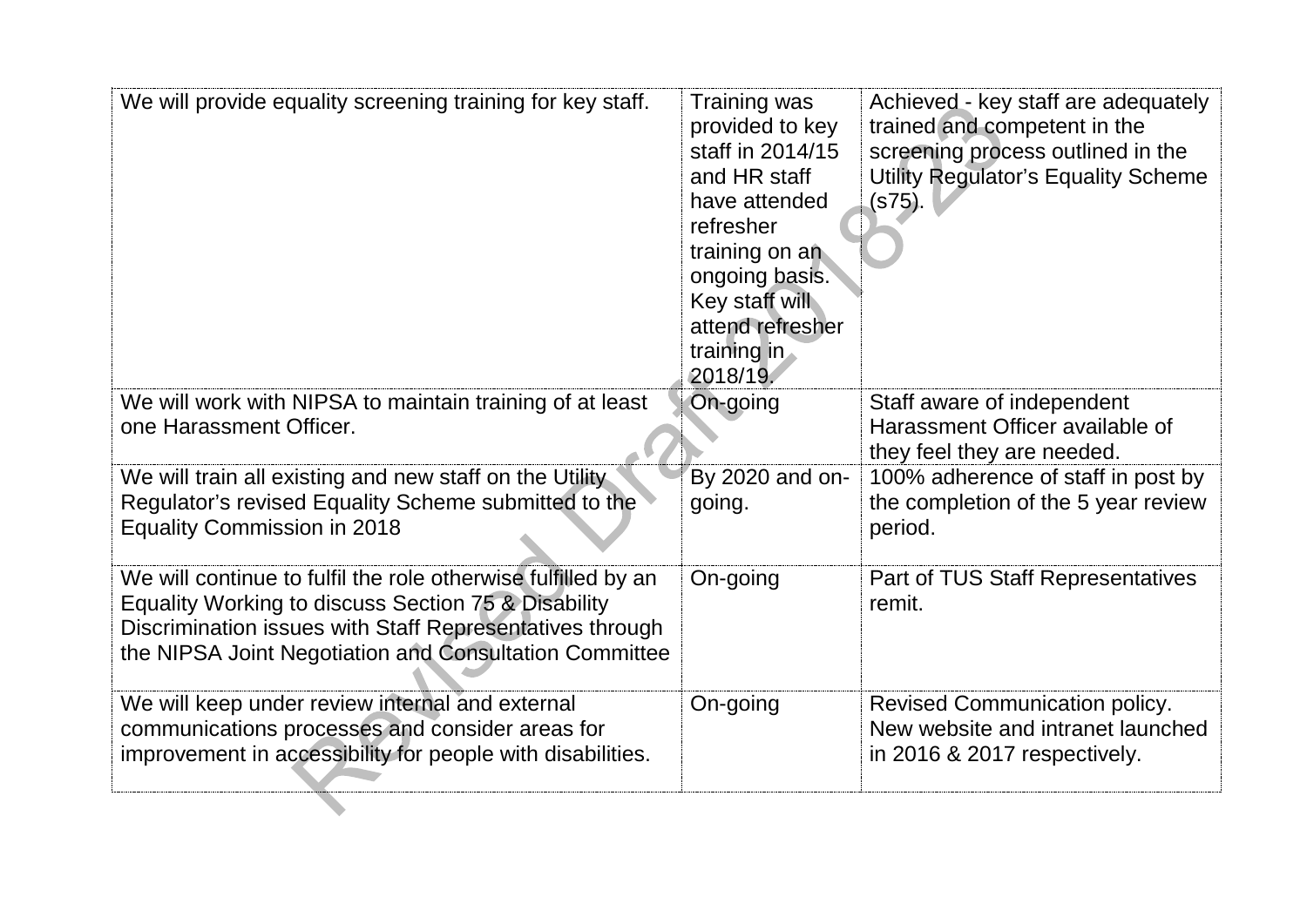| We will review our consultation procedures which will<br>include consideration of how we consult with all kinds of<br>consumers.                                                                                                                                                         | On-going | Review took place in 2012 and<br>implemented thereafter.                                                                                                                                                                    |
|------------------------------------------------------------------------------------------------------------------------------------------------------------------------------------------------------------------------------------------------------------------------------------------|----------|-----------------------------------------------------------------------------------------------------------------------------------------------------------------------------------------------------------------------------|
| We will continue to maintain our website to ensure<br>conformity with Web Content Accessibility Guidelines.                                                                                                                                                                              | On-going | New website launched 2016/17,<br>meeting accessibility guidelines.                                                                                                                                                          |
| We will keep under review the accessibility of our<br>communications and information.                                                                                                                                                                                                    | On-going | <b>New Communications Strategy</b><br>launched in 2017.                                                                                                                                                                     |
| We will review of accessibility of Organisational<br><b>Communications Strategy.</b><br>We will produce accessible corporate documents which<br>will be available and up-to-date via the Intranet.                                                                                       | On-going | <b>Organisational Communications</b><br>Strategy 2017 in place. Staff<br><b>Communications Policy and</b><br>Procedure available on the<br>Intranet. Awarded Crystal Mark for<br>clarity of Corporate Strategy 2015-<br>19. |
| When carry out an annual monitoring review of "personal<br>details" profile of staff members, we will include a<br>statement inviting staff who may have acquired a<br>disability, to discuss the issue and any attendant matters<br>confidentially with our Human Resources Department. | On-going | January 2017 exercise to fresh<br>monitoring information on disability<br>to ensure our statistical profile is<br>up-to-date and reflective of current<br>staff was carried out.                                            |
| We will continue upon request, to provide publications<br>from the Office in alternative formats, such as audiotape<br>and Braille.                                                                                                                                                      | On-going | Feedback from consultees.                                                                                                                                                                                                   |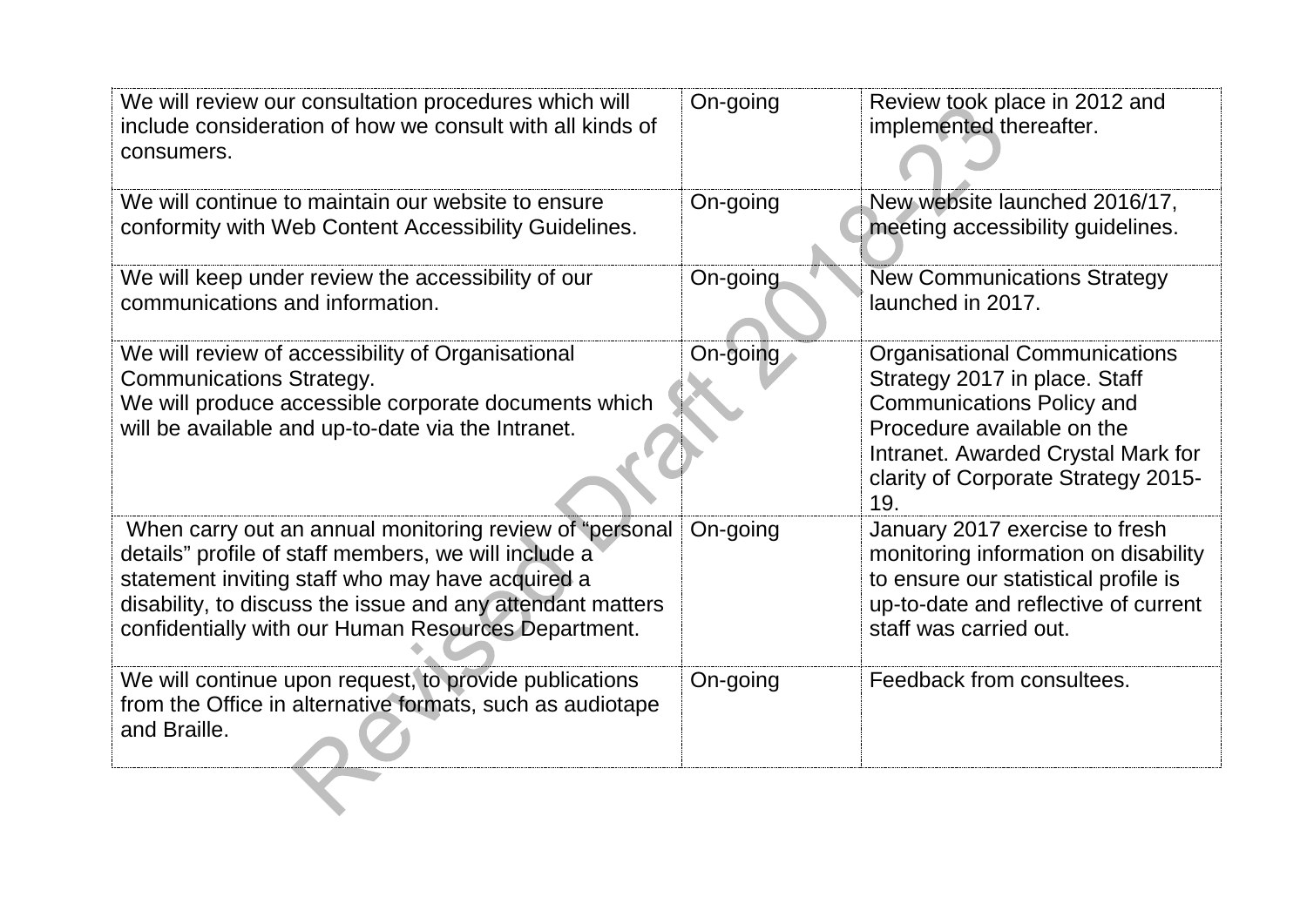| We will provide text service and sign language<br>interpreters where required for our public meetings and<br>consultation exercises.                                                                                          | On-going                                                                   | Feedback from consultees.                                                                                                                                                                                            |
|-------------------------------------------------------------------------------------------------------------------------------------------------------------------------------------------------------------------------------|----------------------------------------------------------------------------|----------------------------------------------------------------------------------------------------------------------------------------------------------------------------------------------------------------------|
| We will continue to place positive action measures in<br>recruitment & selection activities. Additional support will<br>be provided to disabled candidates, e.g. sign language<br>interpreters, note takers, additional time. | On-going                                                                   | Feedback from candidates.                                                                                                                                                                                            |
| Evacu-chairs were installed for the building and training<br>was provided for a group of staff. UR will maintain<br>training of at least two staff.                                                                           | On-going                                                                   | Staff trained and aware of evacu-<br>chairs.                                                                                                                                                                         |
| We will continue to liaise with Autism Adult Service and<br>maintain staff/manger training in Autism awareness                                                                                                                | Ongoing                                                                    | Complete all staff training and<br>awareness delivered in 2016 and<br>included in UR Health and<br>Wellbeing programme. Support for<br>staff member and line manager<br>ongoing with Northern Trust<br><b>HSCNI.</b> |
| We will promote an open and inclusive culture in the<br>Utility Regulator which displays respect for those with<br>mental illness.                                                                                            | <b>October Annual</b><br><b>World Mental</b><br>Health Day and<br>on-going | Mental health awareness will be<br>promoted in line with World Mental<br>Health day and at least two<br>activities or training throughout<br>year.                                                                   |
| We will engage with staff to make reasonable<br>adjustments for staff suffering from mental health illness<br>and seek specialist medical advice to support staff.                                                            | In response to<br>individual cases.                                        | Evidence of engagement with staff<br>and specialist medical advice to<br>inform decisions.                                                                                                                           |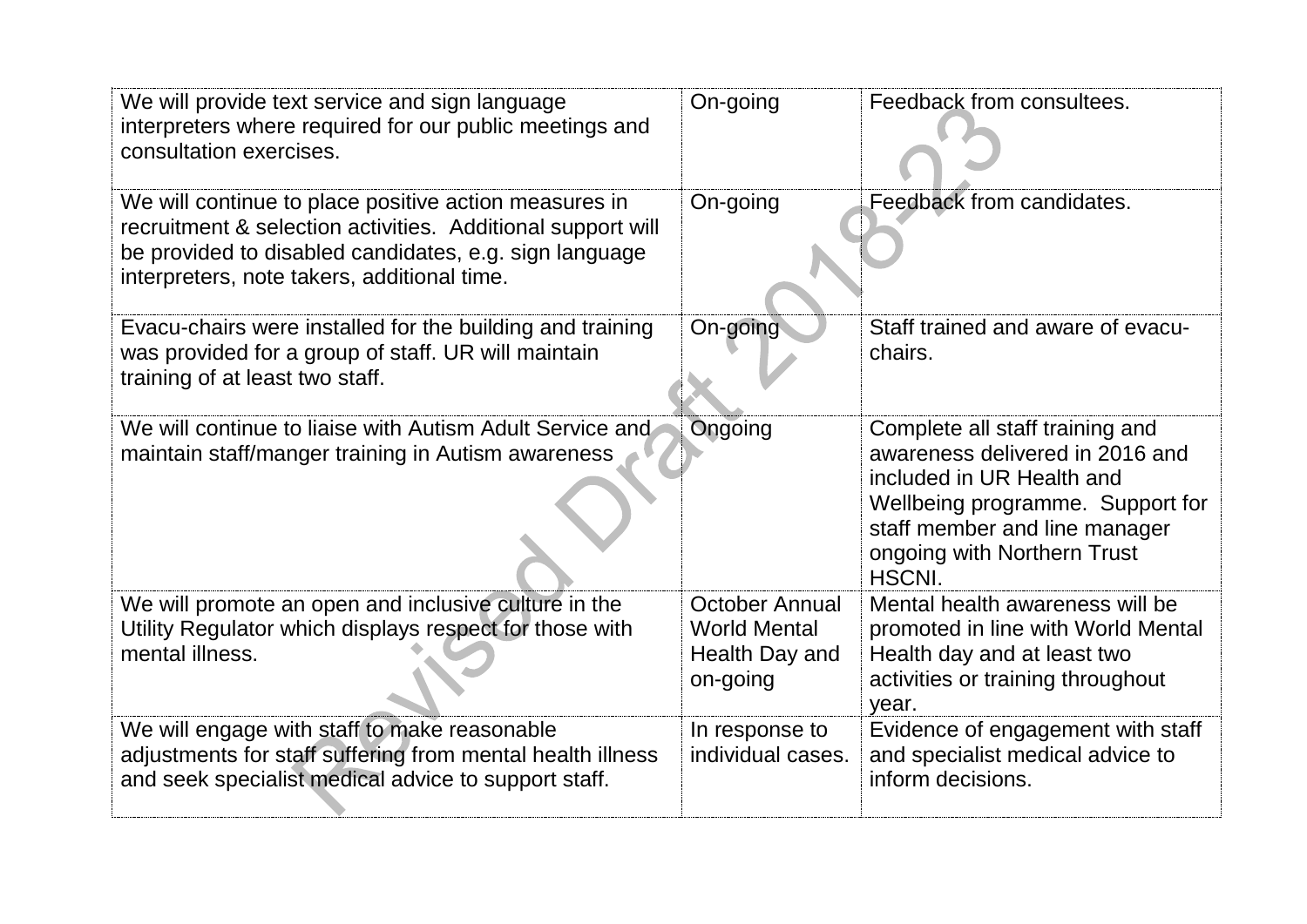| We will promote the services of the EAP Inspire and work<br>with relevant health agencies to provide appropriate<br>information about the prevalence of mental ill health in<br>Northern Ireland, how this impacts on the workplace and<br>the benefits of creating a mentally healthy, resilient<br>workplace. | On-going                  | Provision of current information<br>leaflets, display of posters and<br>articles posted on the intranet.<br>Promotion of current local and<br>national initiatives- "Change Your<br>Mind" campaign. |
|-----------------------------------------------------------------------------------------------------------------------------------------------------------------------------------------------------------------------------------------------------------------------------------------------------------------|---------------------------|-----------------------------------------------------------------------------------------------------------------------------------------------------------------------------------------------------|
| Mental health training will be provided for all staff and<br>mandatory training for managers and at least 4 staff<br>trained and accredited in mental health first aid.                                                                                                                                         | 2018 and on-<br>going.    | All staff and managers will receive<br>appropriate training 2018 and<br>refresher training at least every 3<br>years. Mindful Manager, First Aid<br>and Resilience training delivered in<br>year 1. |
| We will implement reasonable adjustment (RA)<br>measures to recruitment & selection processes by<br>inviting applicants to speak to us about required RA and<br>providing training on RA duties to all employees involved<br>in recruitment and selection.                                                      | By 2019 and on-<br>going. | Staff sitting on selection panels<br>training in RA duty.                                                                                                                                           |
| We will provide training to all front-facing staff on<br>disability etiquette and relevant legislation dealing with<br>disability and the provision of goods and services. This<br>training will give focus to customers dealing with mental<br>ill health concerns.                                            | By 2020 and on-<br>going. | All Corporate Services and other<br>staff involved with public<br>consultations or dealing with calls<br>from public will be provided with<br>training.                                             |

———————— ————————